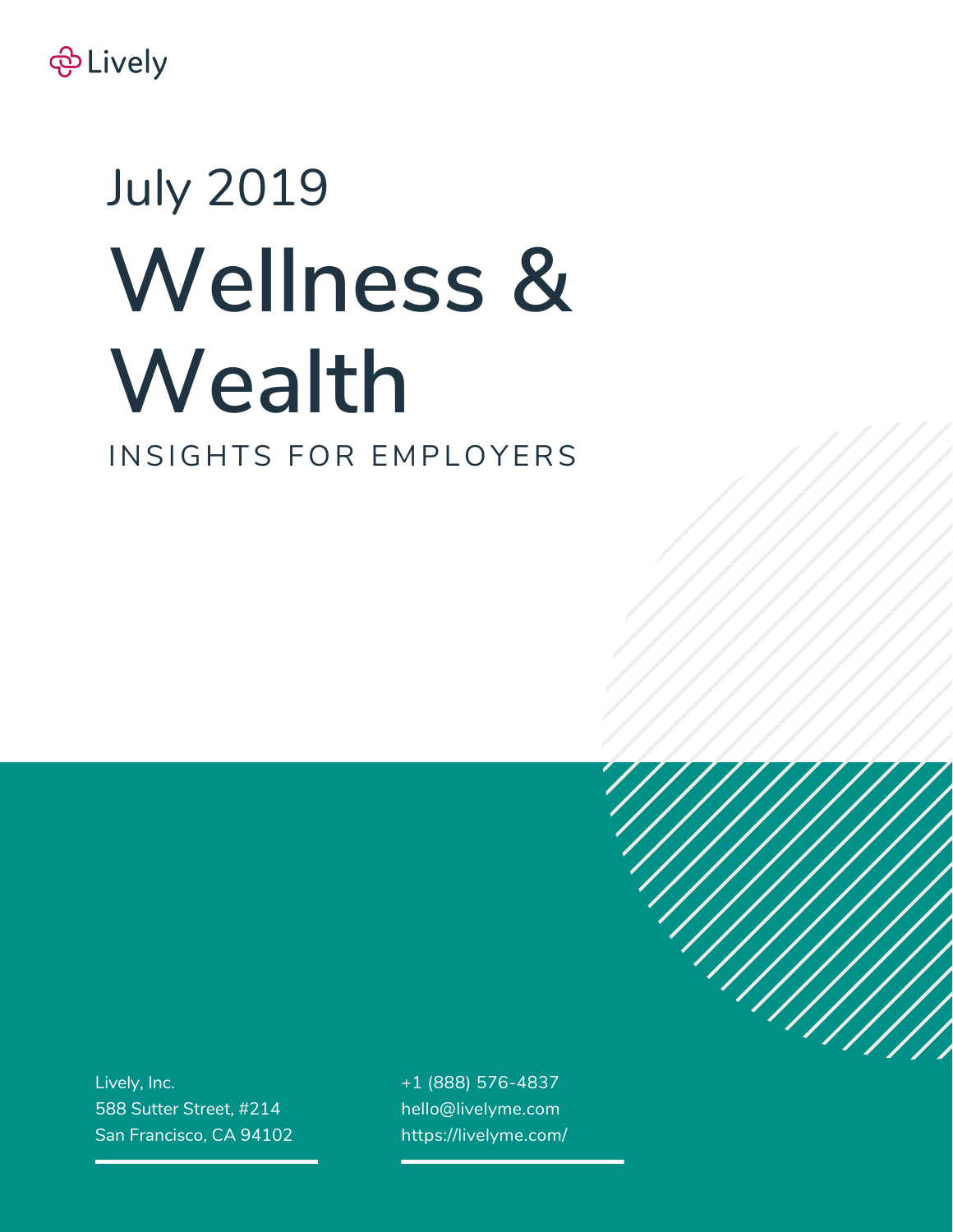

# **2019 WEL LNESS & WEALTH REPORT**

#### TABLE OF CONTENTS

# **INTRODUCTION**

Individuals and families across America are feeling the impact of rising medical costs. From choosing a health insurance plan, to postponing a doctor's visit or foregoing a recommended medical treatment, adults are making tough financial decisions that directly impact their physical health. These costs are projected to rise over the next decade, with national health spending growing "at an average rate of 5.5 percent per year from 2018-2027 and to reach nearly \$6.0 trillion by 2027," according to The Centers for Medicare and Medicaid Services.<sup>1</sup> Lively's inaugural Wellness & Wealth Report provides greater understanding of how American healthcare and financial health correlate, and gives powerful insight to employers about employee health and wellness preferences.

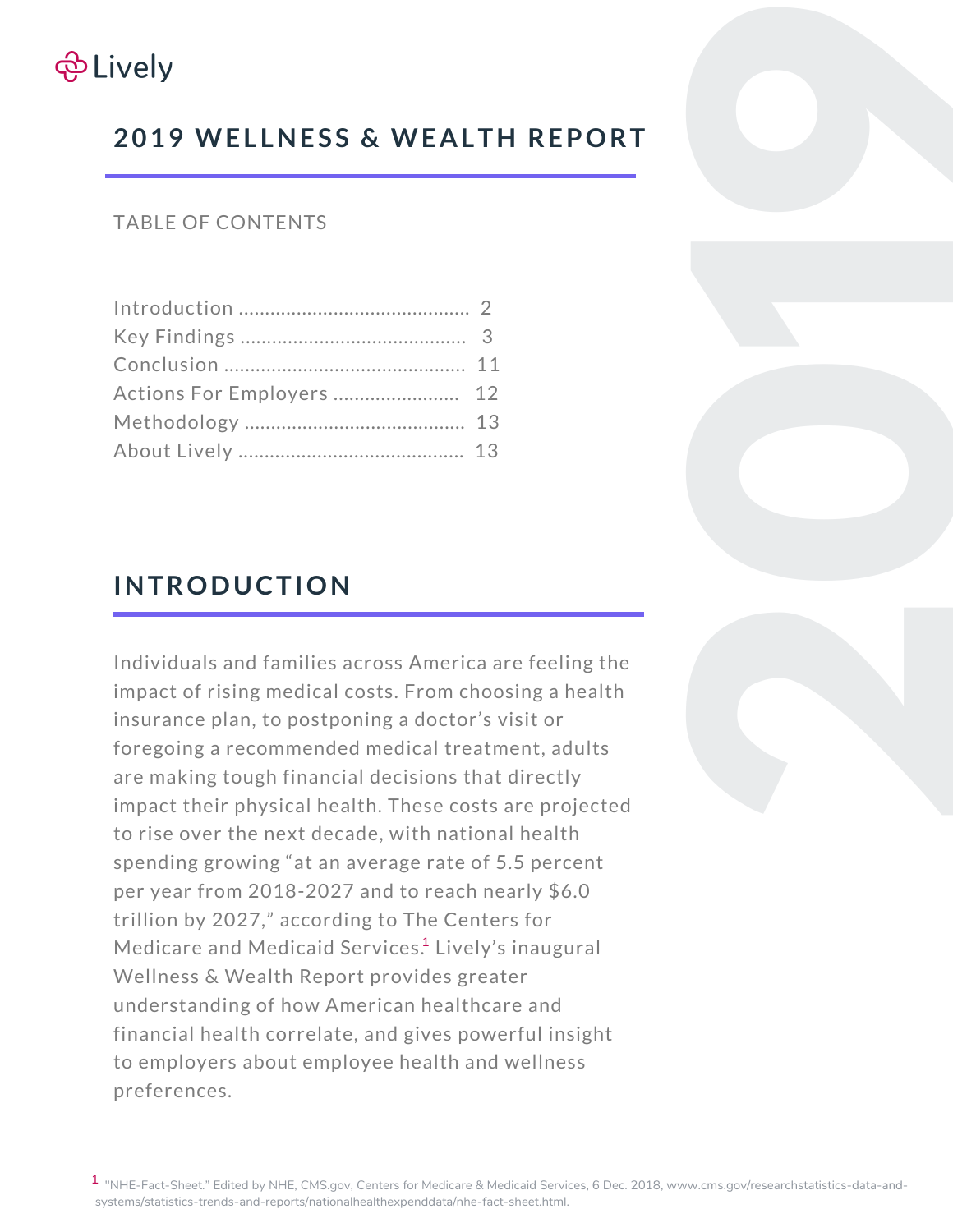

# KEY FINDINGS

Lively's survey asked Americans to disclose what is most important to them in their employer benefits and healthcare coverage:

# KEY FINDING #1

Healthcare coverage is the most important employee benefit

### KEY FINDING #2

Employees have a mixed understanding of their employer benefits

# KEY FINDING #3

Physical and financial health are often at odds for American families

### KEY FINDING #4

Medical and healthcare costs come as a surprise to a large portion of employees

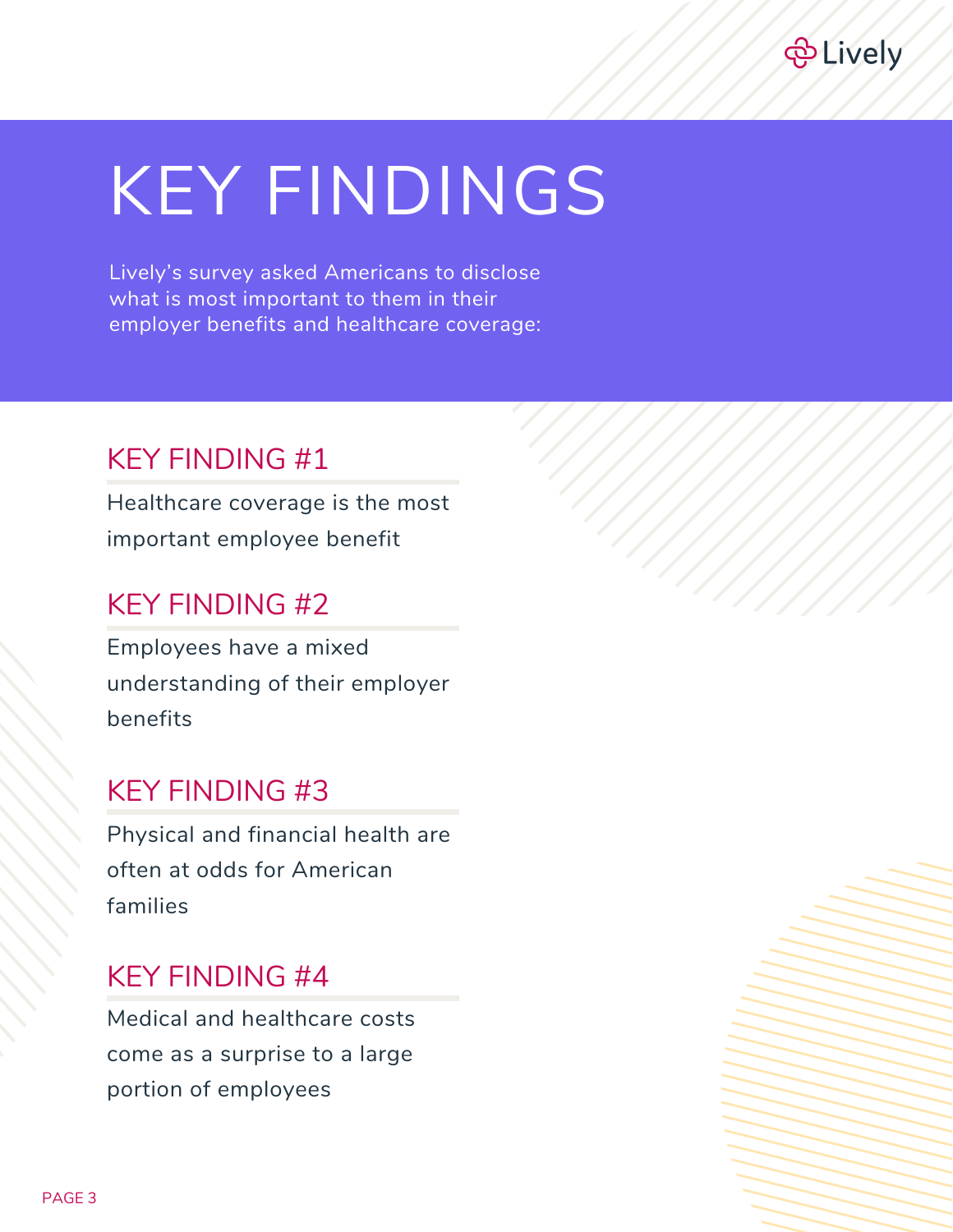

#### **Key Finding #1**

# **Healthcare coverage is the most important employee benefit.**

By far, healthcare coverage is the most important benefit to U.S. adults when it comes to choosing or staying with an employer.

For 37% of respondents, it is the most important benefit (more than any other benefit tested) and the majority of adults (76%) give it a top 3 ranking among benefits (again, more than any other benefit). Competitive salary and 401(k) follow.



# INSIGHT FOR **EMPLOYERS**

As the top ranked benefit according to employees, companies of all sizes have a lot to gain by extending quality health insurance plans and coverage. With steep competition for talent and shorter employee retention times, quality healthcare could be the edge you need to keep and recruit the best employees for your business.

### WHAT EMPLOYERS CAN DO

Prioritize health benefits for your employees by giving them a variety of health plan choices and savings options like a health savings account (HSA). HSAs, paired with qualified high deductible health plans (HDHP), will allow your employees to save pre-tax dollars for healthcare expenses today and into retirement. You can help them even more by encouraging regular contributions and creating a match program for employee HSAs. What most companies don't realize is that by offering plans with a higher deductible, it not only saves employees money on monthly premium costs but it could also give employees a valuable wealth building tool that will stay with them for life.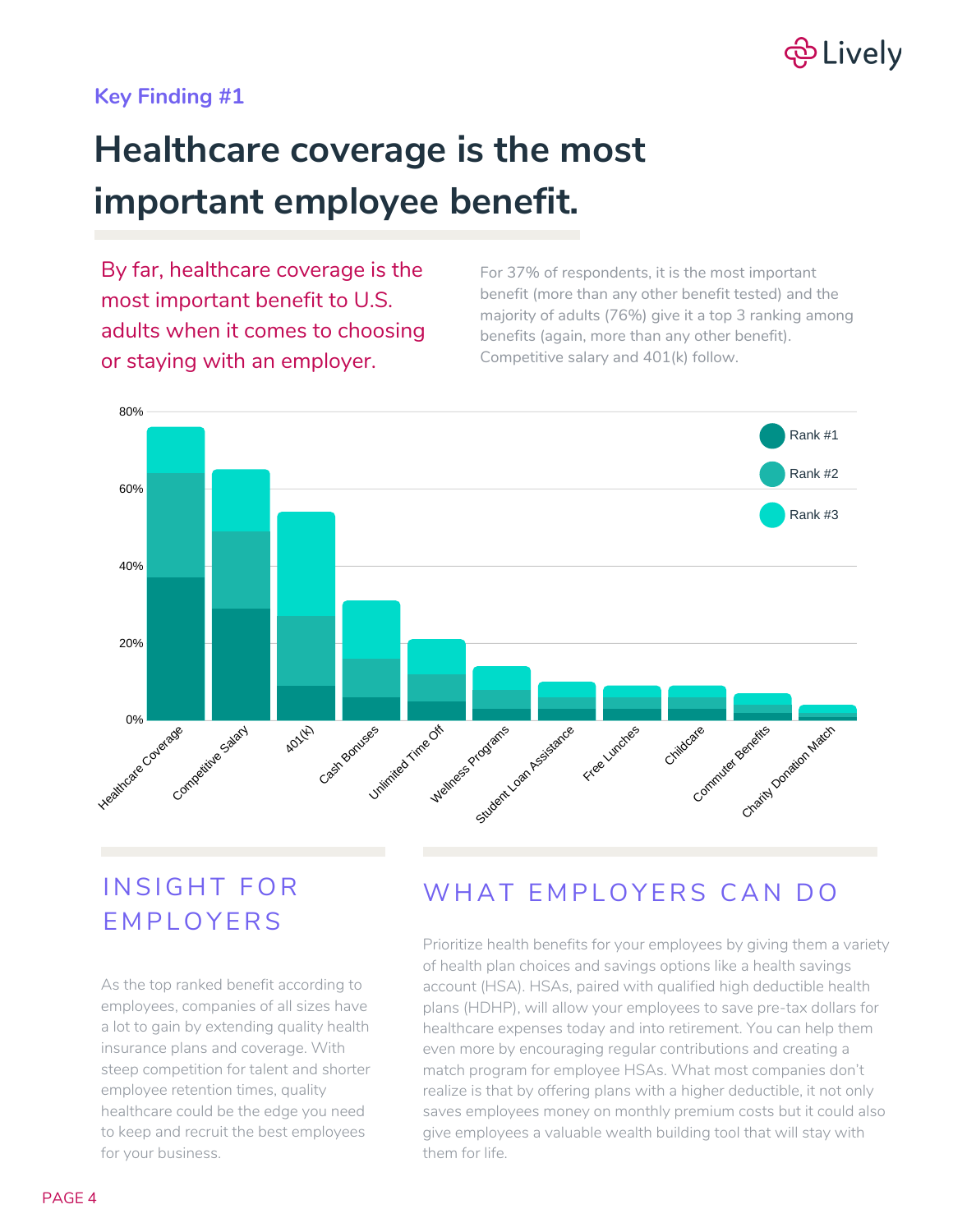# ලි Lively

#### **Key Finding #2**

# **Employees have a mixed understanding of their employer benefits.**



#### **Understanding of Employer Benefits**

While a third of those surveyed (30%) do not have health benefits through an employer, the majority of respondents say they understand their benefits (62% completely or somewhat understand).

### **Understanding 401(k) Retirement Savings**

Although employees report the best understanding of 401(k)s as a benefit, **less than 50% completely understand them.**

Men report they have a slightly more complete understanding of 401(k)s than women.



**Completely understand 401(k)s**



**46% 37%**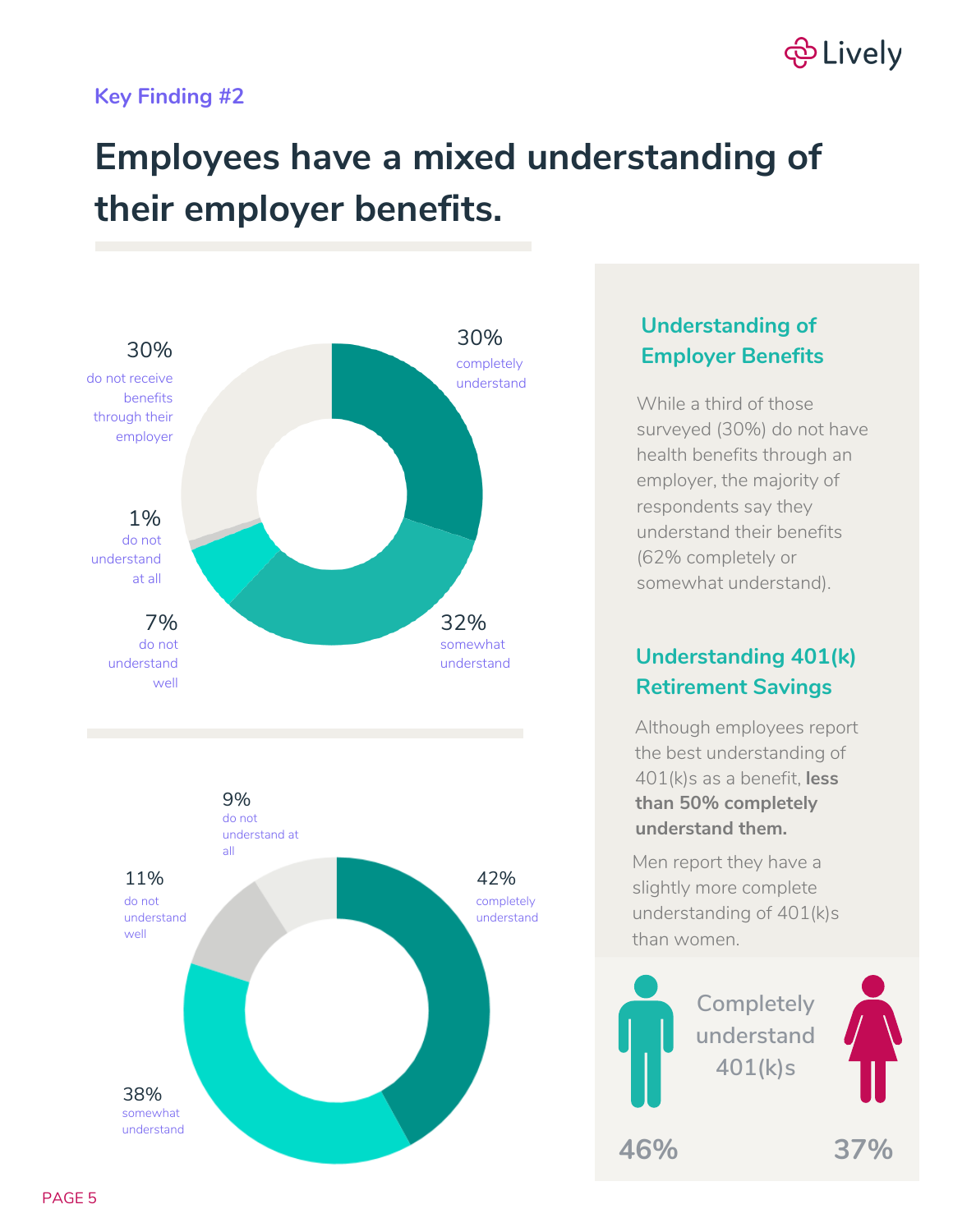# <del>@</del> Lively

This survey finds that while the majority of employees report that they somewhat understand or completely understand their benefits, they report confusion over specificity of plans offered, particularly of high-deductible health plans (HDHP) and Health Reimbursement Accounts (HRAs), which could very well become commonplace as new plans are potentially rolled out under proposed legislation.



#### **Americans with Complete Understanding of Healthcare Benefits**

Interestingly, more adults (26%) report that they completely understand health savings accounts (HSAs) than they do HDHPs (23%), despite the fact that being enrolled in a qualifying HDHP is the only way to access an HSA. The survey found that young people (ages 18-24) have far less understanding of PPOs (18%) and HMOs (19%).

# INSIGHT FOR **EMPLOYERS**

Without a full understanding of healthcare plan options and the benefits each can offer, it is difficult for employees to know they are choosing the best fit plan. Because healthcare was identified as the top-ranked job benefit among adults, healthcare education should be a top priority for employers, who have a lot of power when it comes to educating employees about the available options.

# WHAT EMPLOYERS CAN DO

Offer a wide breadth of insurance plans and options to employees, and educate your team about the differences. Healthcare is already complicated, so finding ways to simplify it for your hardworking employees is crucial to their overall health and wellness. Healthcare plan cost details are changing rapidly and acronyms alone will not tell employees what is best for them. Find tools to explain the differences between PPOs, HMOs and HDHPs as well as the saving accounts of HSAs, FSAs, and HRAs.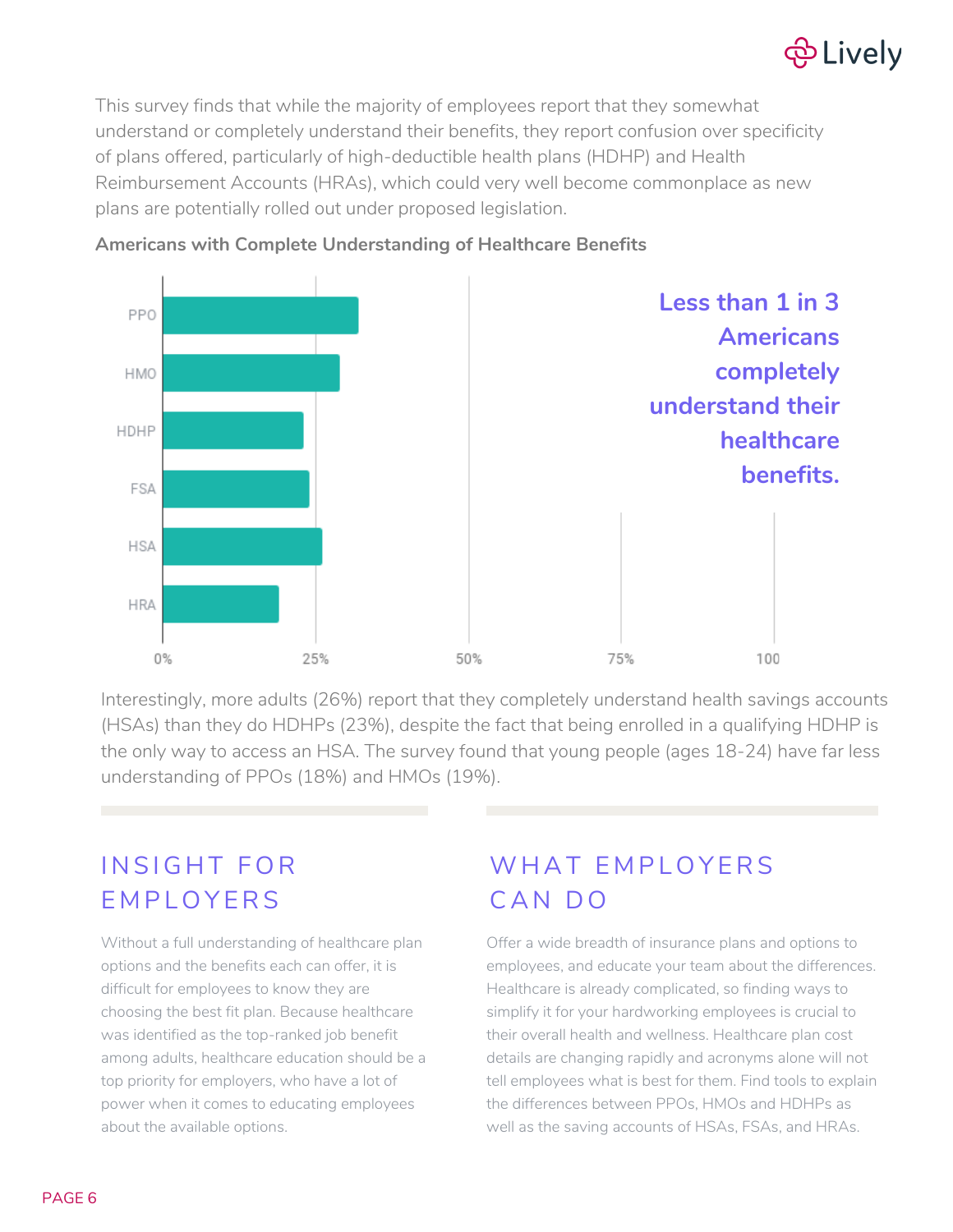# <del>@</del> Lively

#### **Key Finding #3**

# **Physical and financial health are often at odds for American families.**



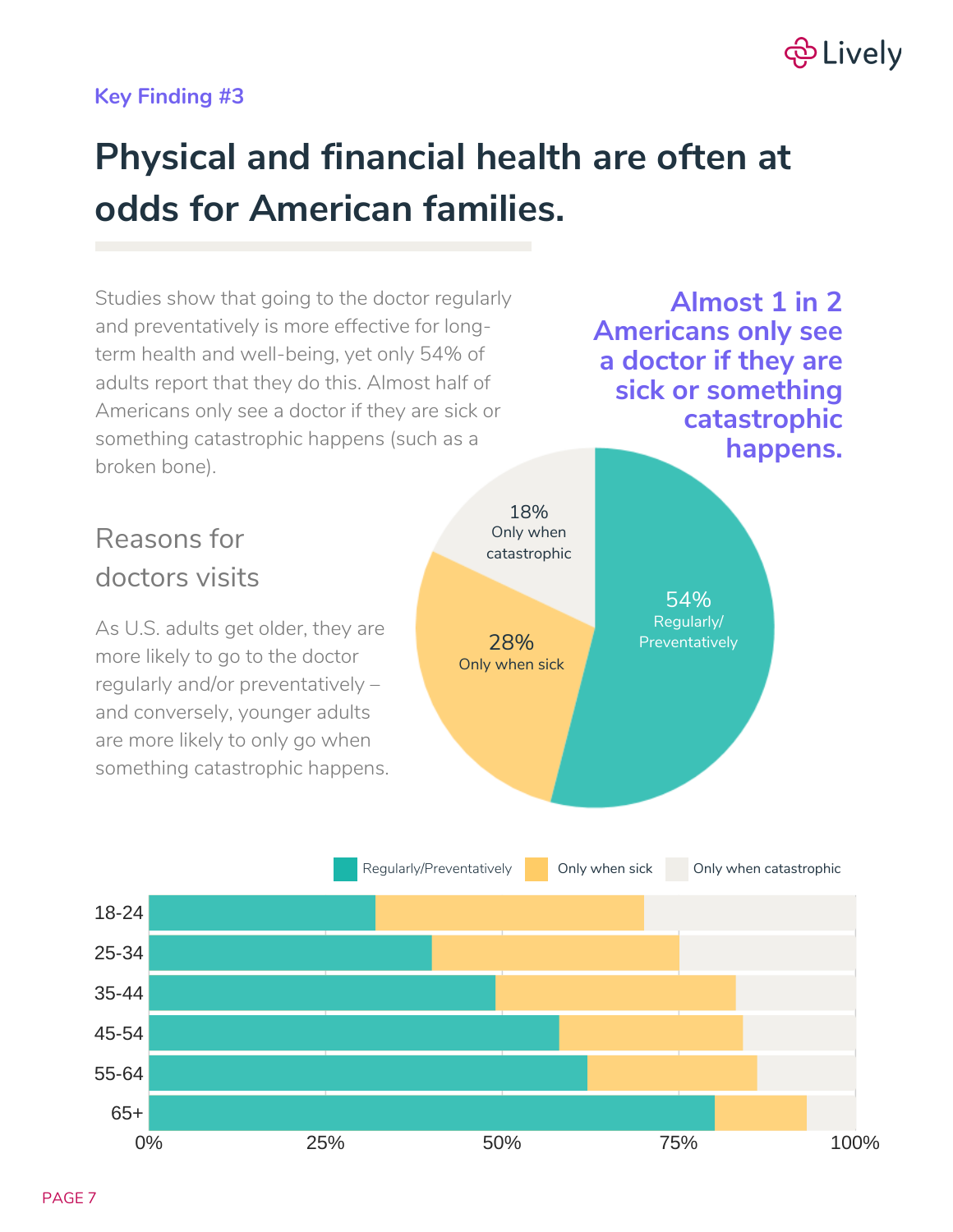

### Reasons for doctors visits

Wealthier adults are more likely to go to the doctor preventatively, while lower-income adults tend to only go when something catastrophic happens.



# INSIGHT FOR E M PL O Y ERS

Having a healthy workforce is one of the best ways to ensure productivity and business success. According to a study published in the Journal of Occupational and Educational Medicine, "health-related issues cause employees to lose the equivalent of 31.2 working days each year." <sup>2</sup> Because nearly one in two adults do not take preventative measures to stay healthy, it is in the best interest of companies to ensure employees get the care they need, before they fall ill and hurt the productivity of your company.

# WHAT FMPLOYFRS CAN DO

Building in wellness programs within employee culture, as well as flexibility for employees to make and attend doctors' appointments, is imperative to fostering a healthy work environment. In fact, investing in a healthy workforce can have a profound impact on the bottom line. A recent study finds that on top of healthcare benefits, employers are spending another \$530 billion per year on illness-related lost productivity costs.<sup>3</sup> Many employees may not realize that their health insurance plan covers some level of preventive care, so helping employees understand all the components of their coverage will allow them to take full advantage of their insurance.

 $^{\mathsf{2}}$  Stepanek, Martin, Kaveh Jahanshahi and Francois Millard. "Individual, Workplace, and Combined Effects Modeling of Employee Productivity Loss." Journal of Occupational and Environmental Medicine: June 2019 - Volume 61 - Issue 6 - p 469–478. https://journals.lww.com/joem/Fulltext/2019/06000/Individual,\_Workplace,\_and\_Combined\_Effects.4.aspx

"Poor Health Costs US Employers \$530 Billion." [Press Release]. Integrated Benefits Institute, 15 Nov., 2018, https://www.ibiweb.org/poor-health-costs-us-3 employers-530-billion-and-1-4-billion-work-days-of-absence-and-impaired-performance/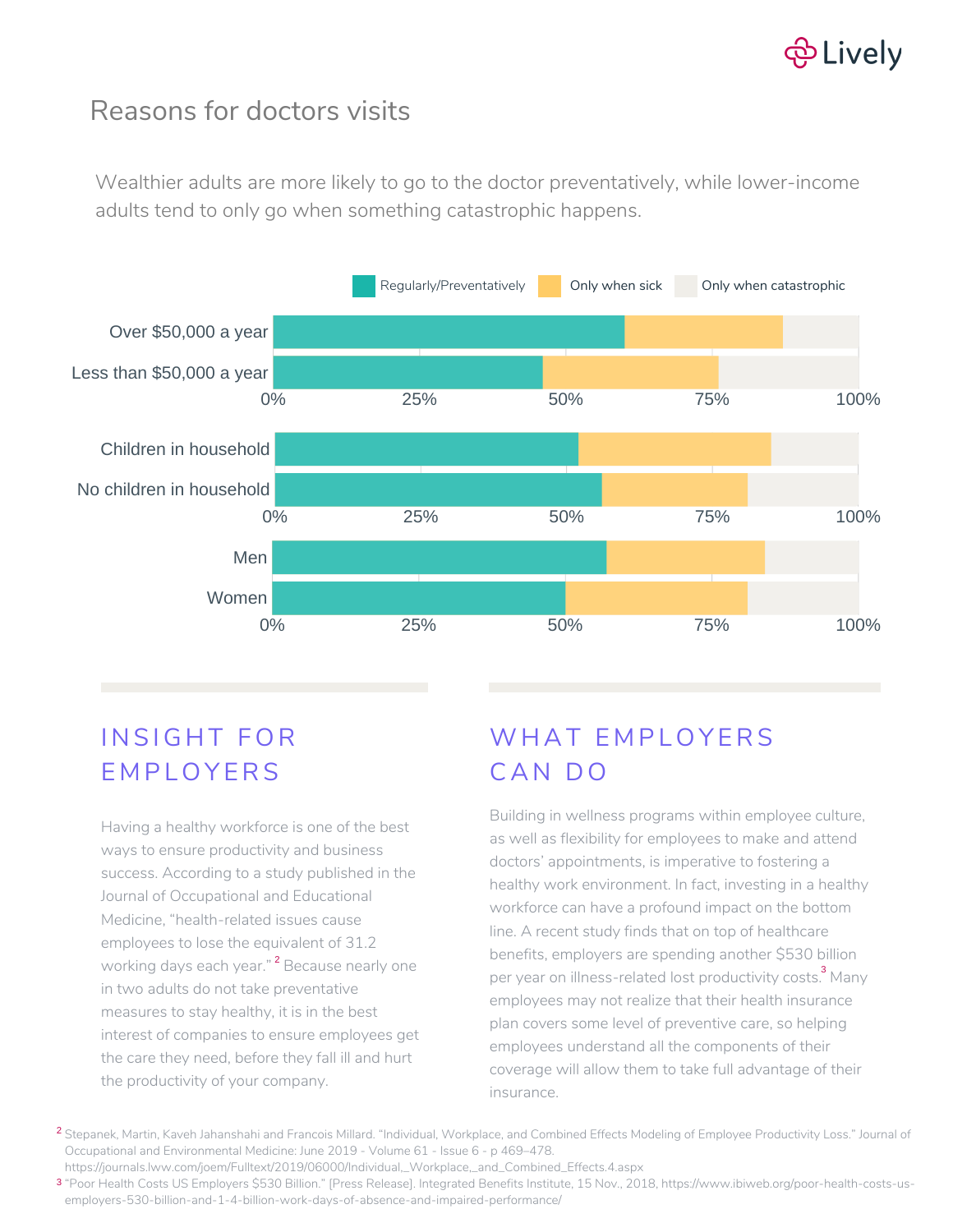

#### **Key Finding #4**

# **Medical and healthcare costs come as a surprise to a large portion of employees.**

Three in four Americans are surprised by how high their medical bills are when they receive them. This is especially true among 18-24 year-olds, with 83% agreeing that they are surprised by the high cost of their medical bills.

**Nearly 1 in 3 employees are unsure how much of their paycheck goes to healthcare.**



One in three employees are unsure how much of their paycheck goes to healthcare costs (including health insurance and out-of-pocket costs). The largest group (43%) of adults say 1- 20% of their paycheck goes to healthcare costs. Nearly one in five pays between 21-40% of their paycheck on healthcare costs.

### INSIGHT FOR **EMPLOYERS**

Receiving an unexpectedly high medical bill can make an employee resentful of the coverage provided and in turn, your business providing it. Making sure employees truly understand their health choices before open enrollment, including the coverage, benefits, and their personal financial responsibility will help them feel more prepared for the cost of medical bills.

### WHAT EMPLOYERS CAN DO

Employers should consider implementing health insurance workshops and resources, particularly leading up to and during Open Enrollment, to help their employees navigate the available plans and offerings. There are a lot of tools that companies can leverage to better inform their employees and help them decide which plan is best for them, what they're eligible for, and how to calculate anticipated savings.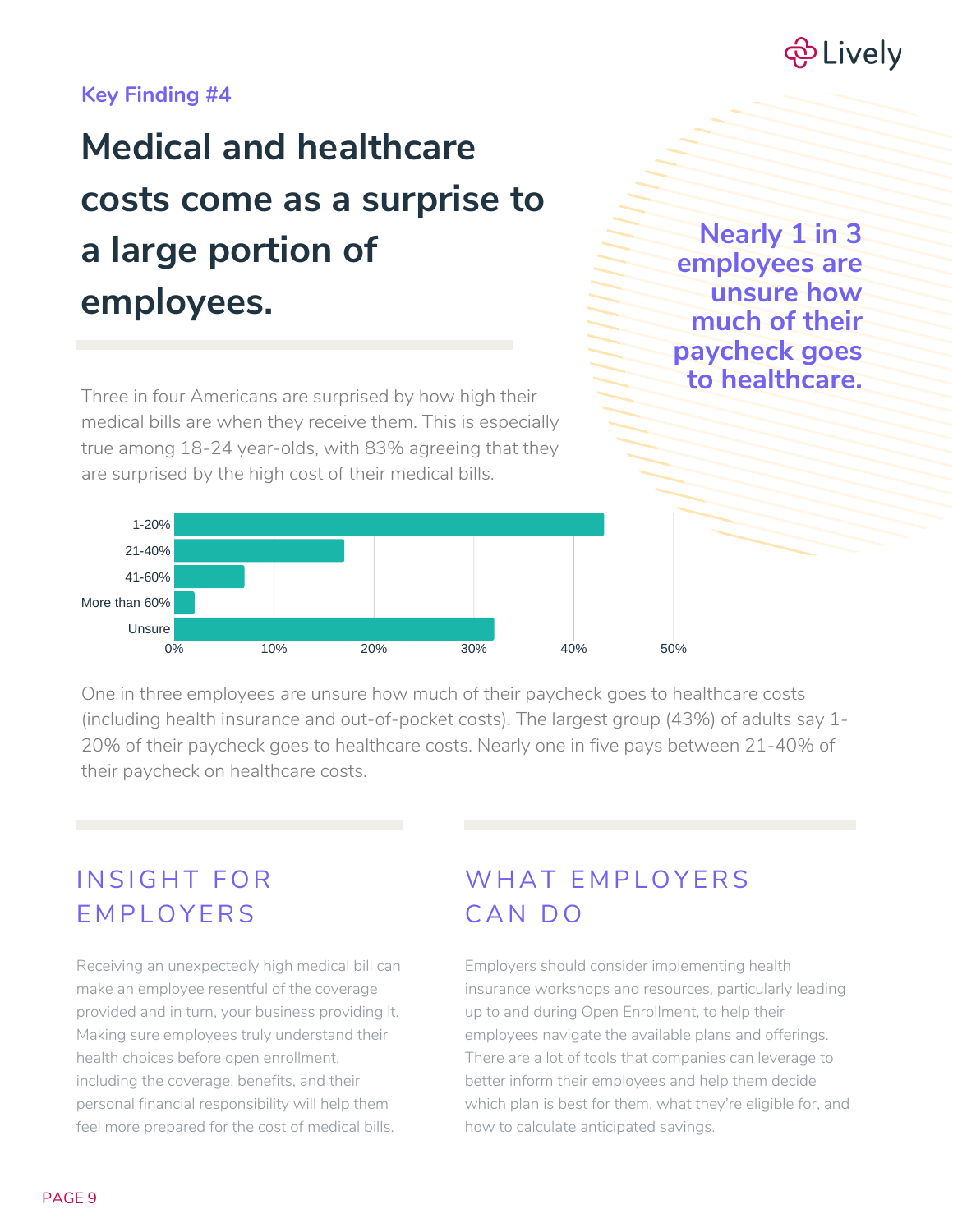

# **Conclusion**

Healthcare costs are the highest expense for many U.S. households, making them top of mind for your employees. This, coupled with the fact that healthcare is a top priority for employees when choosing a job, gives employers the unique opportunity to provide more resources and more favorable health benefits in order to attract top talent. As employers, there is a lot to be done to help build knowledge about healthcare, financial preparation, and tools to build wealth.

Lively has a variety of resources for employees at https://livelyme.com, including an HSA Guide, a savings calculator, an eligibility calculator, and a health plan cost calculator.

### ACTIONS FOR EMPLOYERS

Based on the data detailed in this report, Lively recommends the following strategies to help keep employees healthy and happy:

Prioritize healthcare benefits for your employees, and offer a variety of plans for them to choose from, including a High-Deductible Health Plan (HDHP), a Health Maintenance Organization (HMO) and a Preferred Provider Organization (PPO). 1

Offer employees a health savings account (HSA) as a valuable wealth building tool to allow them to save, invest, and pay for healthcare -- all tax-free. 2

Find ways to financially support your employees' health and wellness, like contributing to a health savings account or sponsoring employee gym memberships. 3

> Develop a health and wellness program within your company to boost employee engagement, health, and productivity.

PPOs, HMOs, HDHPs, HSAs, FSAs, and HRAs can look like alphabet soup to employees, particularly younger talent entering your company. Provide resources to decode each of these plans, as well as access to tools to help calculate what is best for each individual.

6

7

8

5

Help employees understand that their health insurance package likely includes preventive care — and encourage them to take advantage of this!

Offer tools and resources before Open Enrollment, like Lively's Health Plan Cost Calculator, that will help employees compare health insurance plans to find the best one for them.

Stay up to date with changes in healthcare legislation, to make sure you're offering the best plans and products to your employees.